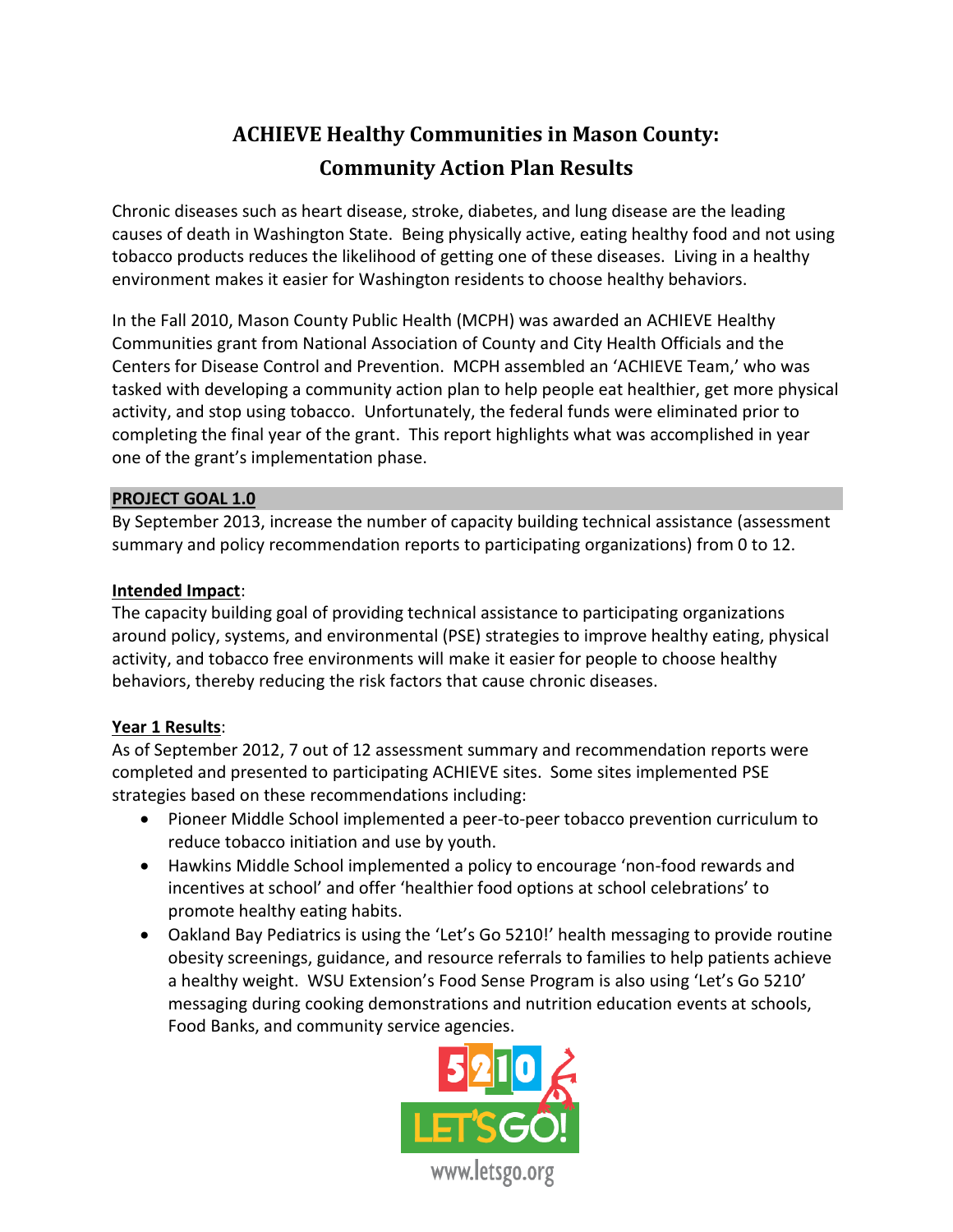## **PROJECT GOAL 2.0**

By September 2013, increase the number of outdoor smoke-free environments in Mason County from 4 to 6.

## **Intended Impact**:

In 2009, 18.9% of Mason County adults smoked cigarettes compared to 14.8% in Washington (BRFSS). Mason County has the 2<sup>nd</sup> highest lung cancer mortality rate in Washington State (2009). Mason County has the  $2<sup>th</sup>$  highest coronary heart disease mortality out of 39 counties in the state (2009).

According to a 2006 report from the U.S. Surgeon General, "there is no risk-free level of exposure to secondhand smoke" and the EPA has identified secondhand smoke as a Class A carcinogen, the most toxic class of chemicals which are known to cause cancer in humans. Reducing second-hand smoke exposure and cigarette use will improve health outcomes of residents utilizing recreation areas and reduce the amount of litter in such areas.



# **Year 1 Results**:

As of September 2012, one additional smoke-free outdoor environment was established in Mason County. City of Shelton implemented an ordinance, on 5/14/2012, designating all Shelton parks smoke-free.

## **PROJECT GOAL 3.0**

By September 2013, increase neighborhood venues that have affordable fresh produce from 12 to 15.

## **Intended Impact**:

In 2007, only 22% of Mason County adults consumed 5 or more fruits or vegetables daily (BRFSS). In 2010, 77% of Mason County 10th grade students consumed less than 5 or more fruits and vegetables daily (HYS). In 2007-2008, 65% of Mason County adults were overweight or obese (BRFSS). In 2010, 32% of Mason County  $10<sup>th</sup>$  grade students were overweight or obese (HYS). Mason County has the  $9<sup>th</sup>$  highest diabetes prevalence rate in Washington State out of 39 counties (2003-2005 WA BRFSS data).

Limited access to healthy foods, such as fruits and vegetables, is a major barrier to healthy eating. Low-income, underserved communities are at the highest risk for obesity because they often lack neighborhood supermarkets; leaving convenience stores or fast-food chains as the main source of meals. Buying fruit and vegetables may be cost prohibitive for low-income families, especially if neighborhood stores do not accept SNAP/EBT food benefits. Community gardens provide residents of underserved communities the opportunity to grow their own fruit and vegetables, increasing access and affordability. By increasing neighborhood access to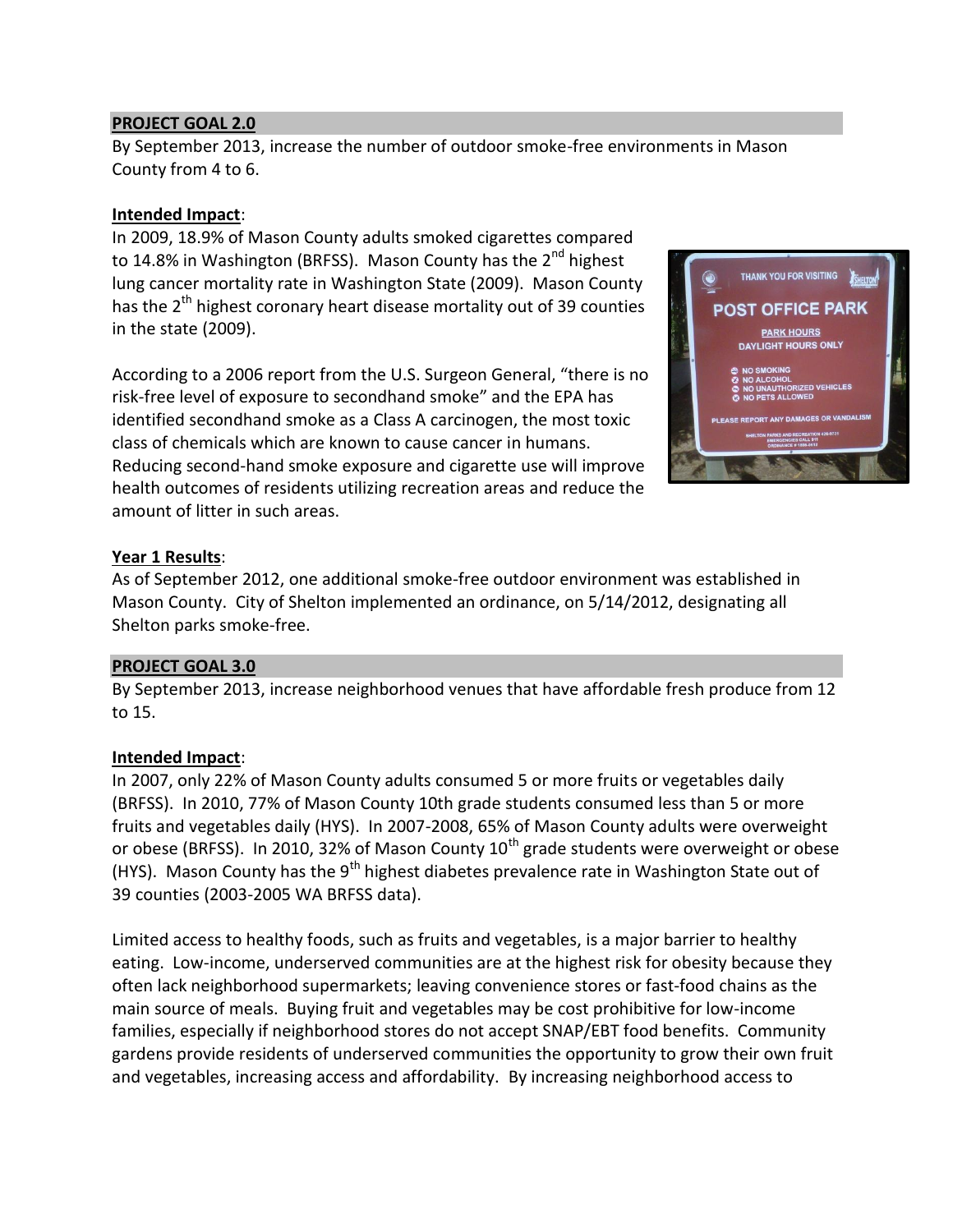affordable fresh produce, residents will have increased opportunities to eat healthier, thus reducing risk of obesity and chronic diseases.

# **Year 1 Results**:

As of September 2012, one additional produce vendor became a SNAP/EBT provider and more neighborhood venues were identified as offering affordable, fresh produce in Mason County (23 total).

- Shelton Farmers Market implemented technology to become a SNAP/EBT benefit provider.
- Local grocery and convenience stores were assessed to determine who sells produce and who accepts SNAP/EBT benefits to identify gaps in access to fresh produce. 23 of 41 stores assessed sold 'some' or a 'full array' of produce, 86% of those stores accepted the SNAP/EBT benefits card.
- Plans were developed and a site was secured to start an edible park, called the Garden of Eatin', at the former St. Edwards Catholic Church property in downtown Shelton. Funds need to be acquired to complete this project.



# **PROJECT GOAL 4.0**

By September 2013, increase the number of complete streets policies (to design roads for all types of users) from 0 to 2.

# **Intended Impact**:

In 2007, 67% of Mason County adults met 30 minutes daily physical activity recommendations (BRFSS). In 2010, 50% of Mason County  $10<sup>th</sup>$  grade students met 60 minutes daily physical activity recommendations (HYS). According to the CDC, physical activity reduces risks of cardiovascular disease and diabetes beyond that produced by weight reduction alone. Physical activity also helps to–

- Maintain weight.
- Reduce high blood pressure.
- Reduce risk for type 2 diabetes, heart attack, stroke, and several forms of cancer.
- Reduce arthritis pain and associated disability.
- Reduce risk for osteoporosis and falls.
- Reduce symptoms of depression and anxiety.

Increasing safe walking and/or biking routes in Mason County will provide more opportunities for people to be physically active.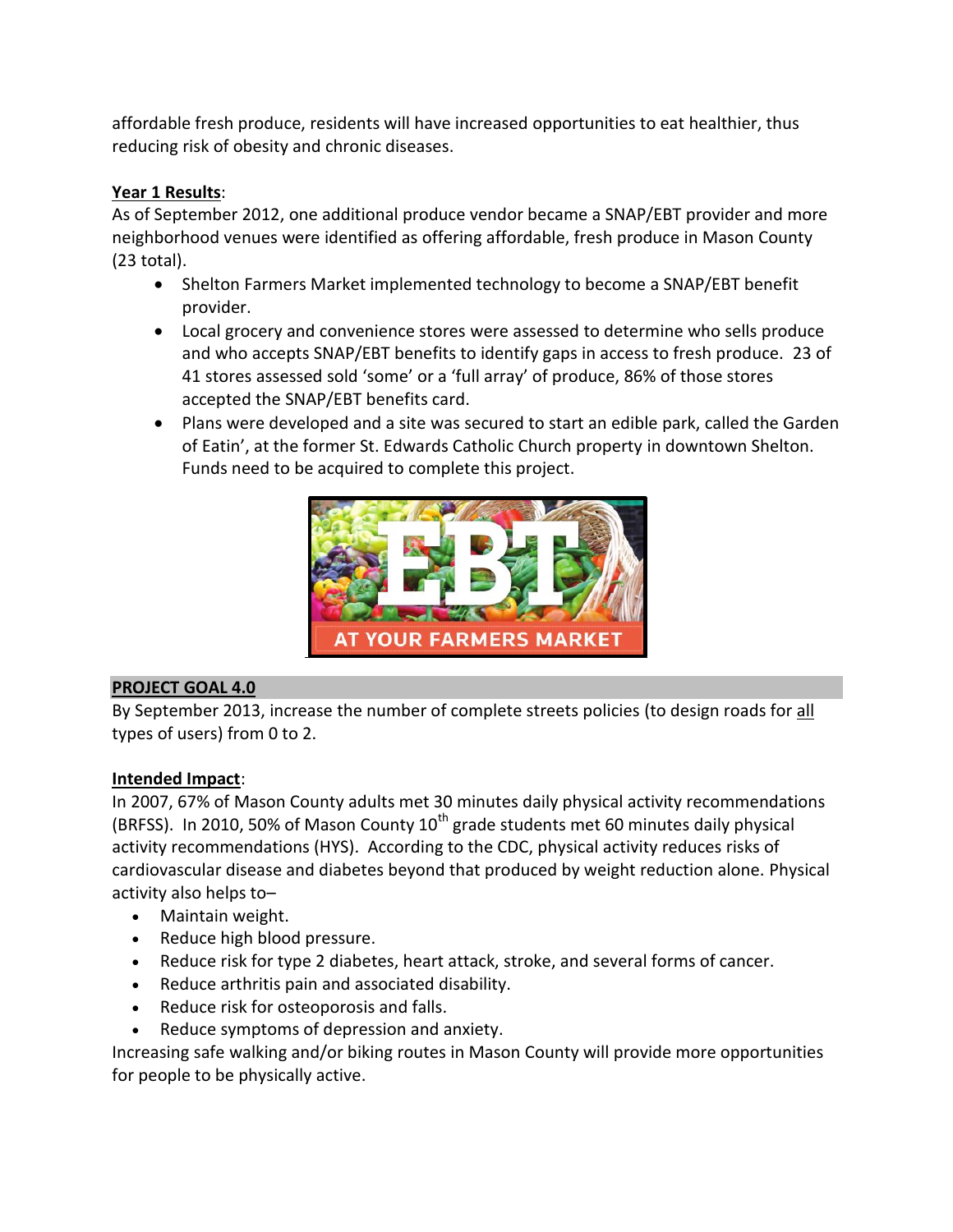## **Year 1 Results**:

As of September 2012, key department staff from both the city and county have been educated about complete street policies and have taken action to improve pedestrian and bicycle accessibility in Mason County such as:

 Commencing a Safe Routes to School Committee with the Shelton School District-Committee members conducted audits of current walking conditions around 3 elementary schools to create school walk improvement plans. The Committee submitted a Washington State Department of Transportation grant proposal, based on

the audit results, for pedestrian safety improvements around Evergreen School, including 5,120 linear feet of new sidewalks.

• Initiated an Active Transportation Committee to develop a complete streets policy for Mason County. Committee members have conducted audits of current walking conditions on county roads to create a Bike and Pedestrian Plan. The Committee is reviewing the draft Plan and current county codes to identify what will be needed to ensure county roads are designed for all users.



## **PROJECT GOAL 5.0**

By September 2013, increase the number of county-owned shared-use trail miles from 1 to 5.

# **Intended Impact**:

In 2007, 59% of Mason County adults met 30 minutes daily physical activity recommendations (BRFSS). In 2010, 50% of Mason County  $10^{th}$  grade students met 60 minutes daily physical activity recommendations (HYS). According to the CDC, physical activity reduces risks of cardiovascular disease and diabetes beyond that produced by weight reduction alone. Physical activity also helps to–

- Maintain weight.
- Reduce high blood pressure.
- Reduce risk for type 2 diabetes, heart attack, stroke, and several forms of cancer.
- Reduce arthritis pain and associated disability.
- Reduce risk for osteoporosis and falls.

 Reduce symptoms of depression and anxiety. Increasing safe walking and/or biking routes in Mason County will provide more opportunities for people to be physically active.



# **Year 1 Results**:

As of September 2012, county-owned trail miles has increased to 3 miles due to the completion of Oakland Bay Park Trail; a 2-mile walking trail off of Agate Road in Shelton, WA.